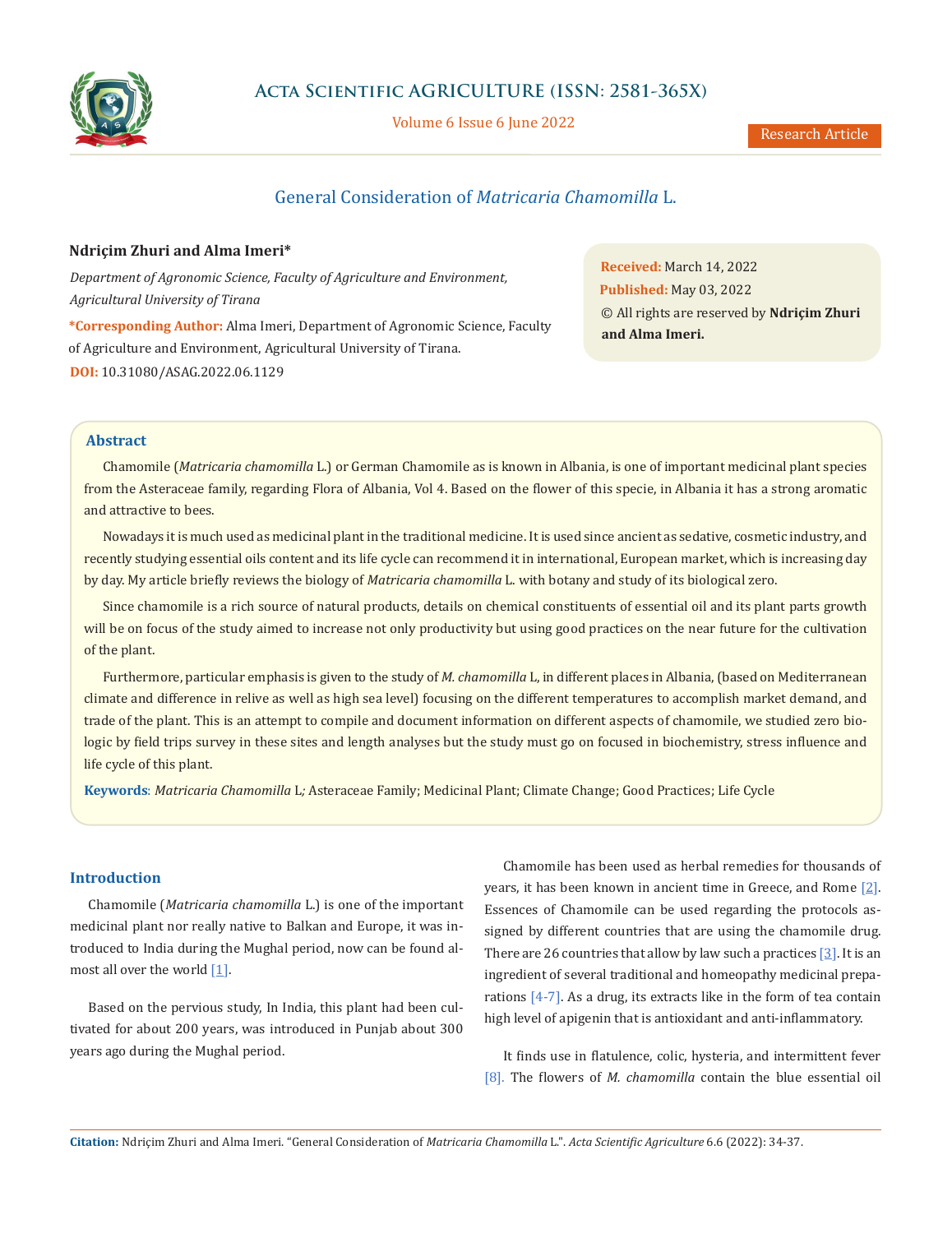that derives from chamazulene by distillation of matricine, main component of *Matricaria chamomilla* L [9,10]. Newly, trend to use herbal remedies as safe and healthy highlights important aspects of medicinal plants to study and focused on. In this content, the international demand for chamomile oil has been steadily growing and this plant is widely cultivated in different areas in Albania. Based on literature the blue oil produced by *M. chamomilla* L., is used as sedative, [11,12-17] besides being antibacterial and fungicidal in action [11]. The dry flowers of chamomile are also use in herbal tea, baby massage oil, promoting the gastric flow of secretion, treatment of cough and cold  $[18]$ . The use of herbal tea preparations eliminated colic in 57% infants  $[19]$ . Because of its properties, the plant can be recommended and export in the European countries.

#### **Botany of** *Matricaria chamomilla* **L.**

True chamomile, *M. chamomilla* L., is an annual plant with thin spindle-shaped roots in the soil. The branched stem is erect, heavily ramified, and grows to a height of 37–61 cm, (regarding my survey and reporting to graf 1 when is shown the length analyses in different sites in Albania). The long and narrow leaves are bi- to trip innate. Dry flowers are surveyed in order to recommend the best cultivar regarding the dry weight that is the weight of dry flowers. Graf 2 The fruit is a yellowish achene. Although the systematic status of this plant is not quite clear nowadays, there are a number of inaccuracies concerning the names. Apart from misdeterminations the synonymous use of the names *Anthemis, Chamomilla*, and *Matricaria* leads to uncertainty with regard to the botanical identification or the object of the future debates. Moreover, the nomenclature is complicated by the fact that Linnaeus made mistakes in the first edition of his "Species Plantarum" that he corrected later on, but the further studies based on the genome of the gene Matricaria explained the best-known botanical name for true chamomile is *Matricaria recutita* (syn. *Matricaria chamomilla, Chamomilla recutita* (L.) belonging to the genus *Chamomilla* and family Asteraceae [[20\]](https://www.ncbi.nlm.nih.gov/pmc/articles/PMC3210003/#ref37). *M. chamomilla* is a diploid species (2n = 18), allogamous in nature.

#### **Material and Methods**

Plants of *M. chamomilla* L. have been cultivated in different regions of Albania and have been surveyed during its life cycle under the different climate change. It can grow to weather with temperature ranging from 2°C to 20°C. The plant can be grown very suc-



35

**Graf 1:** Length analyses of *Matricaria chamomila* L. in different places.



cessfully on the poor soils. In Albania, it grows on clayey lime soils, which are barren lands and considered to be too poor for any other crop. Temperature and light (sunshine hours) have greater effect on the *Chamomile* life cycle. Using some statistic methods, we can give a better idea about good practices in the cultivation of *Matricaria chamomilla* L. soon. Focused on temperature the measures have been related to average temperatures in different sites were the *M. chamomilla* L. have been grown.

The analysis of the vegetative growth index in length is reflected through test (F) and through comparison of the actual F-value with the theoretical F-values. The F-factorial values are derived from the ratio of the value of the dispersion of variants and iterations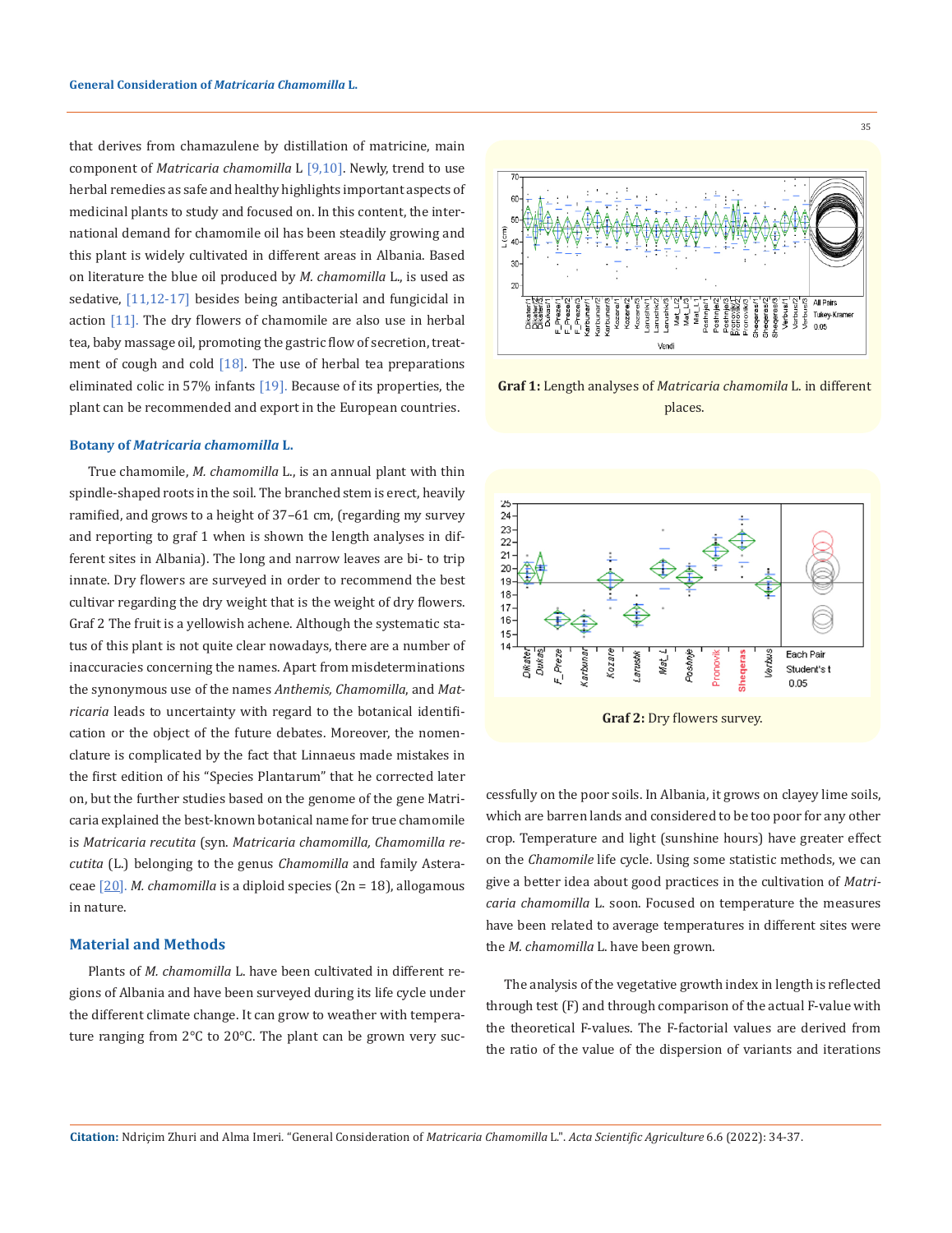and with the value of the dispersion of the error and in the case of length analysis has resulted greater than the value of F-theoretical which in this way is the truth of secure data. The F-factorial values and the corresponding F-theoretical values are reflected for the probability level of truth (P-0.01). 0.57/03648.

#### **Results and Discussions**

Plants growth and development especially the average length depends on the temperature in a meaning that varies from place to place. Referring to the vegetative zero (biological index), also called "base temperature", the growth rate was proportional to the difference between the average daily temperatures - zero vegetative or biological, up to a maximum threshold and the notion of day sums is formulated with t-t0 increasing and amounts of effective or development temperatures. In strong correlation with temperatures has been the amount of light received each day and this has a significant impact, proportionally related. In the places (variants) of the vegetative length analysis the amount of vegetative development temperatures has fluctuated from 2700 to 38000 of the sums of t0.

Based on the analysis of phenological development it is clearly shown that the optimal temperature for chamomile is between 20 ° C and 25 ° C in Albania. Vegetative growth in length has occurred from the successive accumulations of cells multiplying and proliferating them, processes that are going on. Vegetative zero is quite variable depending on the plant species. It depends on the geographical origin of the plants. Thus, plants of tropical origin have much higher vegetation zeros than plants growing in Albania. However, the selection of varieties makes it possible to adapt these boundaries.

Based on statistical analyses, Tukey-Krammer it is shown that length grown of *Matricaria chamomila* L., in different places where is cultivated this plant has not significant difference.

According to the Graf 1, the cm length analysis, the extension of the means of each variant on the variance platform is shown. The average curve corresponds to the representative line of the overall average 47.2 cm. The analysis sets contain within its walls the averages of the reliable and typical variables on which the analysis is based and considered.

 Chamomile in 8 places of cultivation and observation had an average vegetative growth of 47.2 cm, which represents the different respective values of each city. The table of individual variance shows the deviation of each value from the mean and the calculation of the standard deviation is performed on the differences of each value. This value is reliable and its limits below and above the average of each value constitute the maximum reliability  $p =$ 005, and the values outside them are excluded from the logic of the analysis.

The most qualitative cultivar results to be the *M.chamomilla* L. cultivated in Sheqeras Korce. This cultivar should be recommended for chamomile breeding purpose.

### **Conclusions**

Based on the chamomile values and today is a great demand for this plant in the world market. Also, using natural substances instead of synthetic chemicals in order to avoid side effects and considered heathy we should increase awareness not only to protect the wild plants grown spontaneous but also cultivate such these plants. We should be sensitive for these plants that usually are threatened by unregulated harvesting of natural populations and expansion of urban centers. So it is recommended to cultivate chamomile, to protect and to know the best cultivars for the short future. A strong need is felt to screen the different chemotypes of chamomile growing at different phyto-geographical locations (such as experiment growing them in different cities in Albania), as is shown above. Thinking for these kinds of experiments in order to improve studies at morphologic, biochemical, will enable the research community to realize the extent of variability within the existing germplasm of chamomile, and hence help in the conservation of the plant. However, there is still for exploring different aspects of chamomile.

In Albania, it is a good potential for chamomile cultivation as a commercial medicinal and industrial crop. Because of the high international market price of chamomile, it is necessary to promote this valuable crop as a commercial crop mainly for export of chamomile oil from Albania.

#### **Bibliography**

- 1. Academy of Sciences of the Republic of Albania, Flora of Albania, Familja Compositae 4 23-61.
- 2. Ivens GM. "Stinking mayweed". *[New Zealand Journal of Agricul](https://www.massey.ac.nz/massey/learning/colleges/college-of-sciences/clinics-and-services/weeds-database/stinking-mayweed.cfm)tural Research* [138 \(1979\): 21-23.](https://www.massey.ac.nz/massey/learning/colleges/college-of-sciences/clinics-and-services/weeds-database/stinking-mayweed.cfm)

36